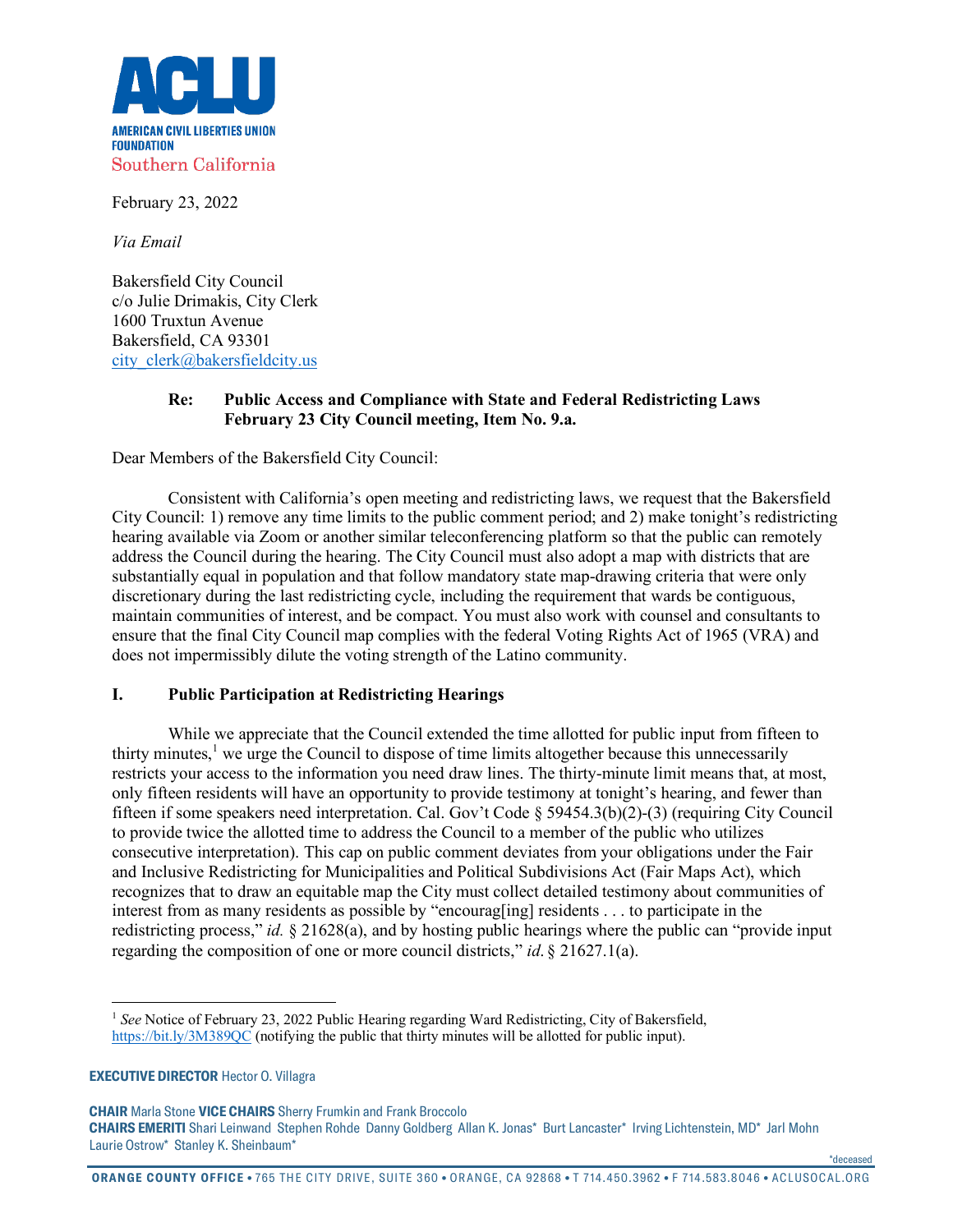The City Council should instead follow the lead of other line-drawing bodies throughout the state that have not restricted the amount of time for public comment during meetings on redistricting. The City of Santa Ana, for example, has not placed any limits on public comment and received input for over an hour at its most recent redistricting hearing.<sup>[2](#page-1-0)</sup> Last summer and fall, Orange County staff and supervisors received testimony for well over half an hour during workshops and hearings.<sup>[3](#page-1-1)</sup> The California Citizens Redistricting Commission similarly recognized that receiving community of interest testimony from as many members of the public as possible is necessary for map drawing. Last summer, they set aside at least three hours for each regional public meeting but did not limit those meetings to just three hours. Instead, the meetings were over "upon the closing of business," or after those members of the public who wished to speak had an opportunity to speak.<sup>[4](#page-1-2)</sup> The City Council should likewise allow all members of the public to provide testimony on redistricting during public hearings.

It is also extremely concerning that the City continues to refuse to offer remote access to its redistricting meetings two years into the pandemic and in the middle of another surge.<sup>[5](#page-1-3)</sup> The Brown Act requires the Council to allow members of the public to provide live testimony during City Council meetings, not just to provide written comment. Cal. Gov't Code §§ 54954.3(a), (b)(1) & (2) (allowing members of the public to "directly address" the legislative body during a public meeting, and referring to members of the public who make a comment as "speakers"); *see also Galbiso v. Orosi Pub. Util. Dist.*, 167 Cal. App. 4th 1063, 1079-80 (2008) (holding that a local agency violates the Brown Act by prohibiting a person from speaking during the public comment period). Without a remote participation option, people with certain disabilities who are at greater risk for severe illness from COVID-19 do not have an equal opportunity as people without those disabilities to provide comment at redistricting hearings. This violates Title II of the Americans with Disabilities Act and Section 504 of the Rehabilitation Act of 1973, which require that state and local governments give people with disabilities an equal opportunity to benefit from all local government programs, services, and activities including public meetings. Without an immediate change, Bakersfield residents will have to continue to choose between their health and their right to address the City Council.

The City is refusing to offer a remote option purportedly due to "practical and legal issues under AB 361" and because the City "does not have the technology . . . to meet the legal requirements to provide remote access to the public[.]"<sup>[6](#page-1-4)</sup> AB 361, however, makes clear that legislative bodies should "use teleconferencing for the benefit of the public," *id*. § 54953(b)(1), not as an excuse to withhold public access. What's more, we know Bakersfield can hold such meetings. All redistricting workshops have had a remote participation option, $<sup>7</sup>$  $<sup>7</sup>$  $<sup>7</sup>$  and the City Council provides a live streaming option during all Council</sup> meetings.<sup>[8](#page-1-6)</sup> Jurisdictions similar in size to Bakersfield have consistently offered a remote participation option to the public without issue. For example, the city council in Santa Ana, a city with fewer residents

<span id="page-1-0"></span><sup>&</sup>lt;sup>2</sup> Video of February 16, 2022 Special Council Meeting, City of Santa Ana at 18:30 to 1:21:15[, https://bit.ly/35jJoyz](https://bit.ly/35jJoyz) (showing that the Santa Ana City Council received public input on redistricting for over an hour).

<span id="page-1-1"></span><sup>&</sup>lt;sup>3</sup> Video of November 16, 2021 Board of Supervisors Meeting, County of Orange at 1:38:21-3:11:22,

<https://bit.ly/3s9GDZF> (showing that the Orange County Board of Supervisors received public input on redistricting for over an hour and a half); Video of August 4, 2021 Redistricting Community Workshop – District 1, County of Orange at 40:22-1:59:23, <https://bit.ly/36qWqe5> (showing that staff received public input on redistricting for over an hour); Video of November 2, 2021 Board of Supervisors Meeting, County of Orange at 27:40-2:12:18[, https://bit.ly/3LSpk7i](https://bit.ly/3LSpk7i) (showing that the Orange County Board of Supervisors received public input on redistricting for over forty-five minutes).

<span id="page-1-2"></span><sup>&</sup>lt;sup>4</sup> See, e.g., California Citizens Redistricting Commission, Communities of Interest (COI) August 25, 2021 Input Meeting for Zone F, https://bit.ly/35hIClR (public notice for community hearing in Kern County).

<span id="page-1-3"></span><sup>&</sup>lt;sup>5</sup> Rob Stein, *More Contagious Version of Omicron Spreads in U.S.*, *Fueling Worries*, NPR (Feb. 21, 2022)

<span id="page-1-4"></span>https://n.pr/3v9dks1.<br><sup>6</sup> February 2, 2022, Email from Brianna Carrier, Assistant to the City Manager, to Julia A. Gomez, ACLU Staff Attorney.

<span id="page-1-5"></span><sup>7</sup> Ward Redistricting, City of Bakersfield[, https://www.bakersfieldcity.us/819/Ward-Redistricting](https://www.bakersfieldcity.us/819/Ward-Redistricting) (listing the December 8, 2021 and February 15, 2022 workshops as virtual).

<span id="page-1-6"></span><sup>8</sup> Meeting Broadcasts & Videos, City of Bakersfield[, https://bit.ly/3p6vqHu.](https://bit.ly/3p6vqHu)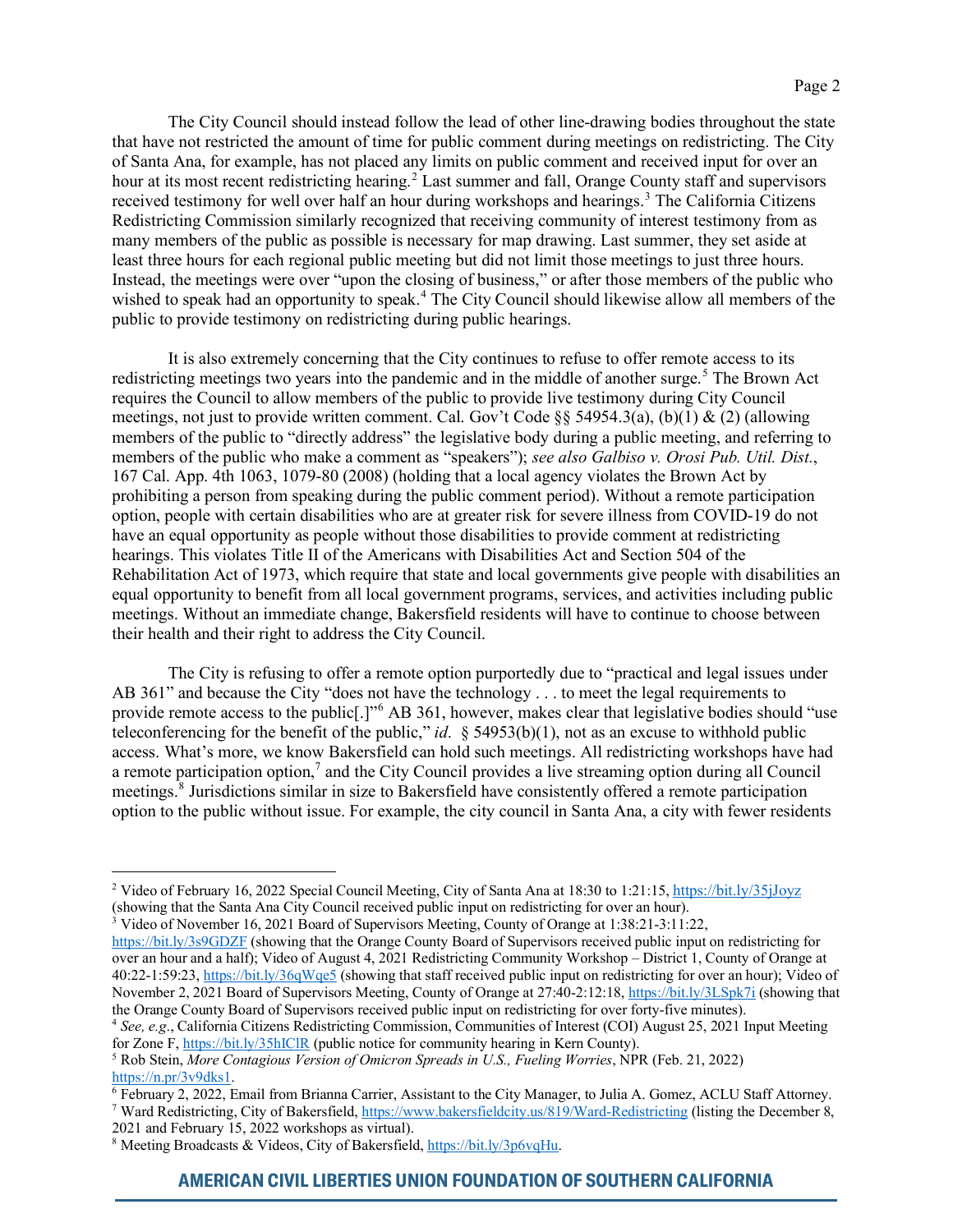than Bakersfield,<sup>[9](#page-2-0)</sup> is hosting all its redistricting hearings in person and via Zoom and allows the public to provide live comment in person and remotely.<sup>[10](#page-2-1)</sup> In the Central Valley, cities like Fresno have also provided videoconference access to redistricting hearings held during city council meetings.<sup>[11](#page-2-2)</sup> By refusing to offer a remote option for the public, the City is inhibiting, rather than encouraging, public participation. This practice not only contravenes redistricting and open meeting laws, but it also means that you are restricting the very testimony you need to draw a fair map. We urge the City to immediately offer remote access to tonight's hearing and to any future hearings.

### **II. Equality of Population and the Fair Maps Act**

The Fair Maps Act, adopted in 2019 and amended in 2020, outlines detailed substantive and procedural requirements that all cities must follow this redistricting cycle. *See, e.g.*, Cal. Elec. Code §§ 21621, 21627.1, 21628. Section 21621(a) of the Elections Code provides that, following each decennial census, the City must adopt a new ward map that balances the population. *Id*. § 21621(a). The map must also comply with the VRA and must contain wards that, in order of priority and where practicable: are contiguous, maintain communities of interest, have boundaries that are easily identifiable and understandable, and are compact. *Id*. §§ 21621(b) & (c). Importantly, the Act prohibits partisan gerrymandering, *id*. § 21621(d), and prohibits you from considering relationships with political parties, incumbents, or political candidates as part of the communities of interest assessment, *id.*  $\frac{8}{21621(c)(2)}$ . Unlike in 2011 when the City Council had discretion to consider or ignore traditional redistricting criteria like compactness and maintaining communities of interest, any new map that the City adopts this cycle must follow the mandatory line-drawing criteria in the Fair Maps Act.

The existing map and Map A, which simply balances the population, violate the Fair Maps Act.<sup>[12](#page-2-3)</sup> Both maps include wards that are not compact. The Act defines compact districts as those that do not bypass "nearby areas of population . . . in favor of more distant populations." *Id*. § 21621(c)(4). Wards 3 and 4, respectively labeled wards A and D in Map A, do just that by bypassing nearby areas of population in favor of more distant areas in the northwest part of the City. Map A does this even though it is possible to comply with higher ranked criteria while keeping wards fairly compact, as shown by the Equitable Maps Coalition (EMC) public map submission.<sup>[13](#page-2-4)</sup> These wards, and particularly Ward 3/D, extend over large strips of land that have roads and industrial areas instead of residents in them. *See Shaw v. Hunt*, 517 U.S. 899, 903, 916-918 (1996) (rejecting a district as noncompact where the district extended over areas that were "no wider than [a freeway] corridor"). Although they are technically contiguous, the configurations defeat the purpose of this principle to facilitate political organization, electoral campaigning, and constituent representation by binding communities of interest together. *Karcher v. Daggett*, 462 U.S. 725, 756 (1983) (noting importance of compactness); *Bethune-Hill v. Va. State Bd. of Elec.*, 141 F. Supp. 3d 505, 536-37 (E.D. Va. 2015) (noting importance of contiguity).

Public map submission 2a violates the Fair Maps Act and the U.S. Constitution. The map violates the constitutional and statutory requirement that districts be substantially equal in population. Cal. Elec. Code § 21621(a); *Reynolds v. Sims*, 377 U.S. 533, 568 (1964). The map has a total deviation of 19.7%,

<span id="page-2-0"></span><sup>&</sup>lt;sup>9</sup> Compare Santa Ana City, California Quick Facts, U.S. Census Bureau, *https://bit.ly/3sa6X5P* (showing that Santa Ana has 310,227 as of the 2020 census) *with* Bakersfield City, California Quick Facts, U.S. Census Bureau, https://bit.ly/3IdWlZc (showing that Bakersfield has 403,455 residents as of the 2020 census).

<span id="page-2-1"></span><sup>&</sup>lt;sup>10</sup> City Council Redistricting Process, City of Santa Ana,<https://www.santa-ana.org/cc/redistricting> (providing link for public to participate in all redistricting hearings and workshops via Zoom); *see also* Special City Council Meeting Agenda (Feb. 16, 2022)[, https://bit.ly/3IcgI9n](https://bit.ly/3IcgI9n) (noting that the public can address the City Council via Zoom and in-person during the redistricting hearing, the only item on the agenda).

<span id="page-2-2"></span><sup>&</sup>lt;sup>11</sup> City Council Meeting Agenda, City of Fresno (Dec. 9, 2021) at 2, 28, <https://bit.ly/36qWLNT> (providing Zoom option for public comment during City Council meeting, including during redistricting hearing).

<span id="page-2-3"></span><sup>&</sup>lt;sup>12</sup> See Current Ward Districts, City of Bakersfield[, https://bit.ly/3sZi0ht;](https://bit.ly/3sZi0ht) City of Bakersfield: Draft Plan A, Redistricting Partners, [https://bit.ly/3JJpbRN.](https://bit.ly/3JJpbRN)

<span id="page-2-4"></span><sup>&</sup>lt;sup>13</sup> City of Bakersfield: Public Map: Kern EMC, Redistricting Partners[, https://bit.ly/36xVAMS.](https://bit.ly/36xVAMS)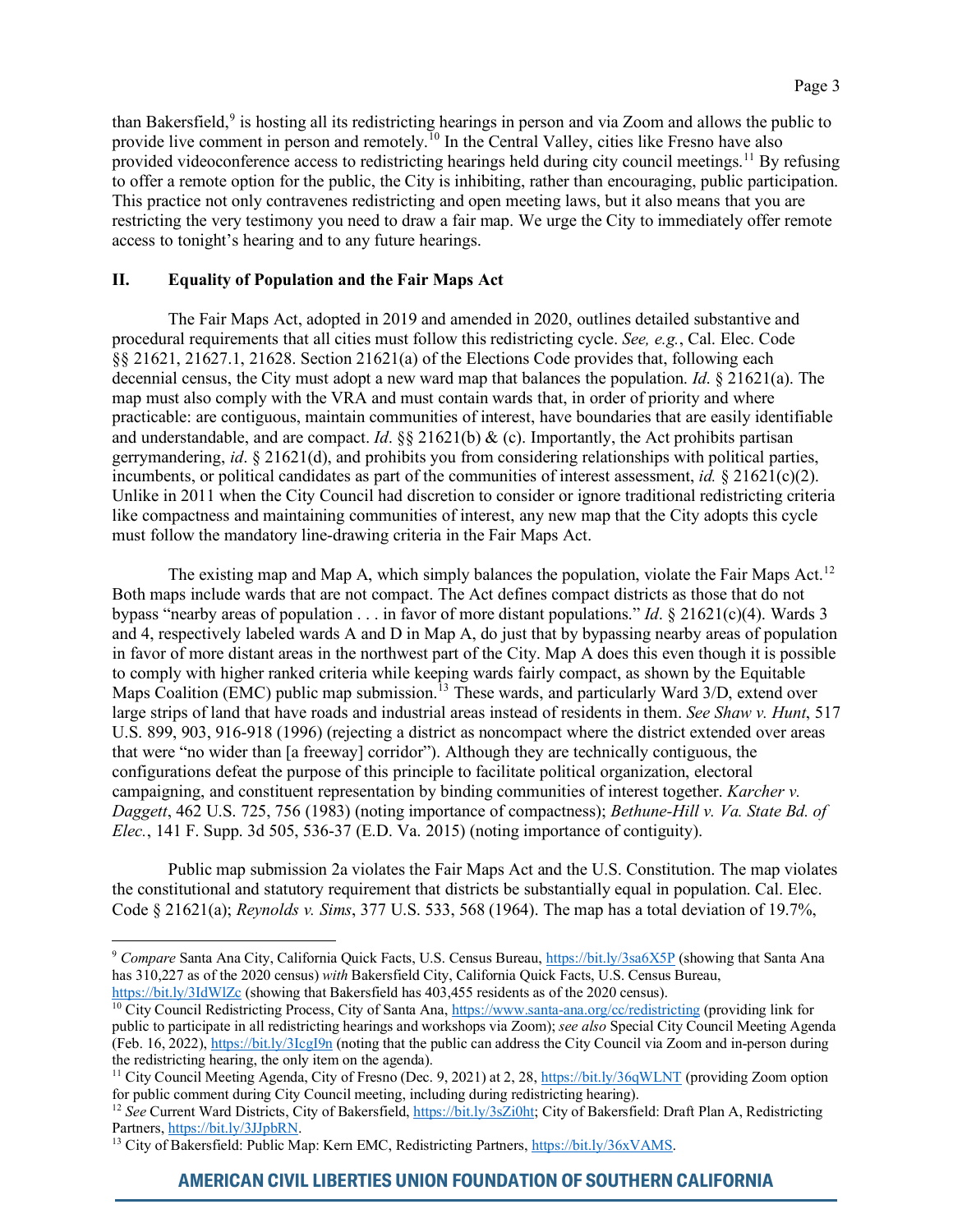well above the allowable 10% deviation.<sup>[14](#page-3-0)</sup> *See White v. Regester*, 412 U.S. 755, 764 (1976) (holding that deviations of under 10% are presumptively constitutional). Wards 3 and 4 also extend over large swaths of the City, bypassing nearby population areas in favor more distant populations. *See* Cal. Elec. Code §  $21621(c)(4)$ . Like in the current map and in Map A, Wards 3 and 4 in public map submission 2a are not compact, "wind[ing] in a snake-like fashion through" the northern part of the City. *Hunt*, 517 U.S. at 903 (describing noncompact district that was ultimately rejected by the Court).

Although the City of Bakersfield contains many islands, it is practicable to create a map with contiguous and relatively compact wards while still complying with higher ranked criteria. It would be completely unnecessary, and therefore violate the Fair Maps Act, to adopt a map with noncompact and/or noncontiguous wards. In addition, to the extent Map A and public map submission 2 were drawn to protect incumbents or to advance the interests of a political party, those are also impermissible bases on which to draw lines under the Fair Maps Act. The Council must reject any maps that violate the Fair Maps Act, including Map A and public map submission 2.

### **III. The Federal Voting Rights Act**

The City must ensure that the final ward map does not dilute the voting power of any protected communities. 52 U.S.C. § 10301. Under certain circumstances, Section 2 requires the City to draw wards that provide minority voters with an effective opportunity to elect candidates of choice. To determine whether the Council must create such wards, the Council must first examine the three *Gingles* preconditions: (1) whether the Latino community in Bakersfield is sufficiently large and geographically compact to constitute a majority in one or more single-member district; (2) whether Latino voters are politically cohesive; and (3) whether bloc voting by the majority of voters usually prevents Latino voters from electing their preferred candidates. *Thornburg v. Gingles*, 478 U.S. 30, 50-51 (1986). Together, the second and third factors describe racially polarized voting (RPV). Once these preconditions are established, you must "consider[ ] whether 'on the totality of circumstances,' minorities have been denied an 'equal opportunity' to 'participate in the political process and to elect representatives of their choice.'" *Abrams v. Johnson*, 521 U.S. 74, 91 (1997) (quoting 52 U.S.C. § 10301(b)).

The first *Gingles* precondition requires the City to look at CVAP. *Cano v. Davis*, 211 F. Supp. 2d 1208, 1233 (C.D. Cal. 2002). The Latino population makes up 40.4% of the City's CVAP,<sup>[15](#page-3-1)</sup> and our analysis shows that it is possible to draw two to three compact wards with Latino CVAP well over 50%, meeting *Gingles* factor I. A federal district court also found in 2018 that there is RPV in Kern County, *Luna v. County of Kern*, 291 F. Supp. 3d 1088, 1127, 1131 (E.D. Cal. 2018), indicating that there is likely RPV in Bakersfield. The City Council must therefore work with counsel and consultants to: 1) inform the public about the role of the VRA in redistricting, including the need for the City to review community testimony, CVAP data, and socioeconomic data, and the need for the City to conduct an RPV analysis; and 2) assess whether draft maps comply with the VRA, including by reviewing community testimony, socioeconomic data, and data on political participation rates to confirm that the new wards will actually give Latinos opportunities to elect candidates of their choice. *See Corbett v. Sullivan*, 202 F. Supp. 2d 972, 985 (E.D. Mo. 2002) (rejecting a remedial district that did not consider low voter turnout and voter registration); *Neal v. Coleburn*, 689 F. Supp. 1426, 1437 (E.D. Va. 1988) (holding that supermajorities in remedial districts were necessary as a corrective measure because socioeconomic disparities had resulted in depressed political participation rates).

<span id="page-3-1"></span><span id="page-3-0"></span><sup>&</sup>lt;sup>14</sup> City of Bakersfield: Public Submission 2, Redistricting Partners at 2a[, https://bit.ly/3BIJgF2.](https://bit.ly/3BIJgF2)<br><sup>15</sup> 2019 American Community Survey CVAP Tabulation.